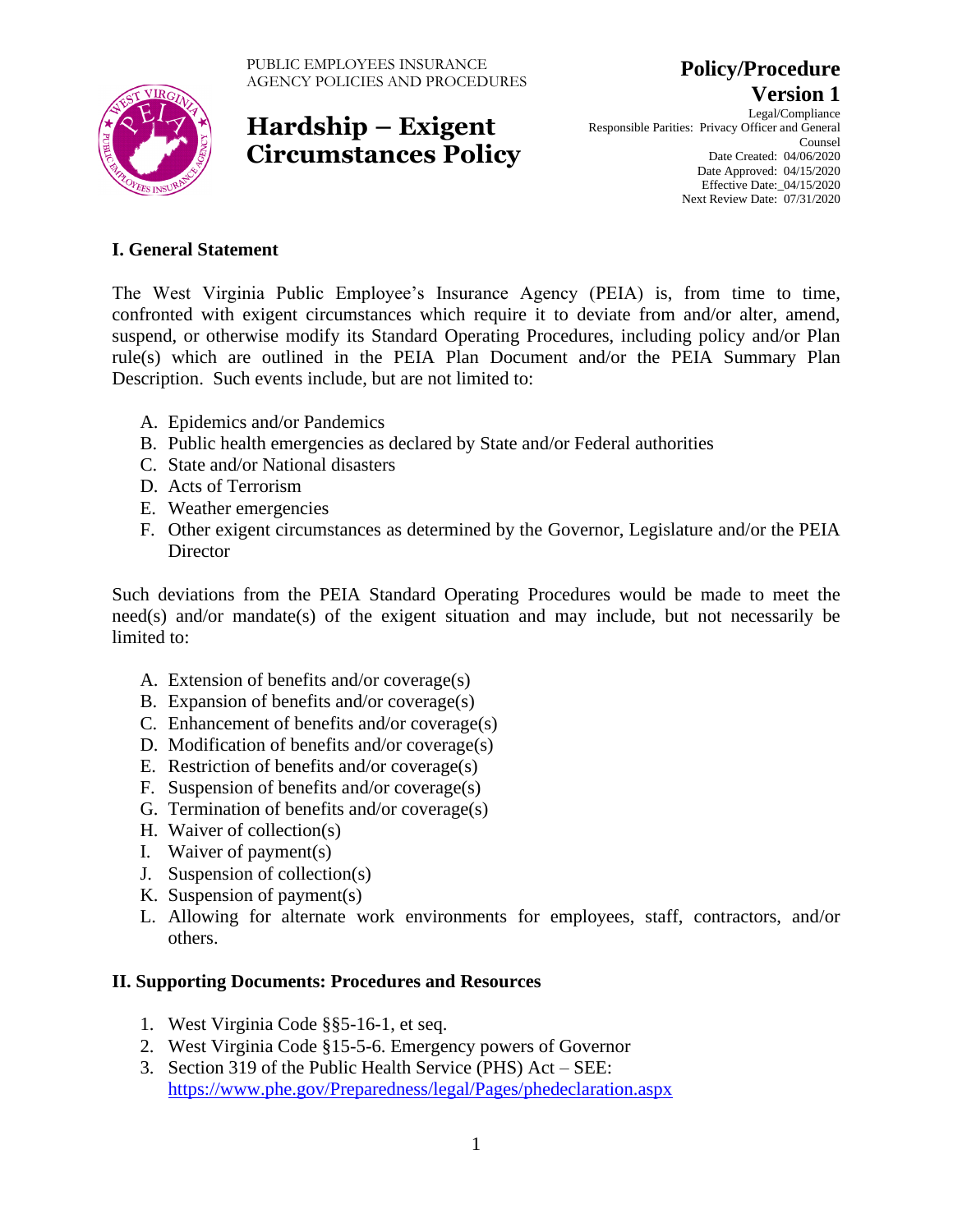

**Version 1** Legal/Compliance Responsible Parities: Privacy Officer and General Counsel Date Created: 04/06/2020 Date Approved: 04/15/2020 Effective Date:\_04/15/2020 Next Review Date: 07/31/2020

**Policy/Procedure**

- 4. The PEIA Plan Document, as filed with the Secretary of State's Office
- 5. The PEIA Summary Plan Description
- 6. The PEIA Continuity of Operation Plan
- 7. The Consolidated Omnibus Budget Reconciliation Act (COBRA)
- 8. The Health Insurance Portability and Accountability Act of 1996 (HIPAA), Public Law 104-191
- 9. Robert T. Stafford Disaster Relief and Emergency Assistance Act,. Public Law 93-288, as amended,. 42 U.S.C. 5121 et seq., and Related Authorities.

#### **III. Scope and Applicability**

This policy and procedure, once enacted by the PEIA Director, shall apply to all PEIA employees, contractors, subcontractors, Business Associates, and/or other affected party(ies) as applicable to their role(s) in PEIA operations and/or as it relates to their performance of any scope of work on any Agreement, contract, or Memorandum of Understanding for and/or with PEIA.

#### **IV. Policy Statements**

- 1. It is the desire and intent of PEIA to be able to continue to provide the appropriate level(s) of service to its policyholders and their covered dependents.
- 2. PEIA believes that it is impossible to predict and/or otherwise foresee every potential event, incident, or scenario that may have a direct or indirect impact on the Plan(s).
- 3. The purpose and intent of this policy is to provide PEIA with the ordered mechanism in which to adapt to and meet the challenges, needs, and demands of exigent and/or emergency events, incidents, or circumstances.

### **V. Procedures**

- 1. In the event of an exigent event, incident, circumstance, or scenario, the Director shall notify all staff that he/she will be activating the terms and conditions of this policy.
- 2. In the event of the inaccessibility, incapacity, or unavailability of the PEIA Director, the authority(ies) granted under this policy shall follow the PEIA Chain of Command.
- 3. The PEIA Director and/or his/her designee(s) will assess the situation and make a determination of the exigent event, incident, circumstance, or scenario's impact on PEIA members and dependents, and on over PEIA operations.
- 4. The PEIA Director and/or his/her designee(s) will make an initial determination as to how long the deviation(s) shall be in effect, e.g. 30 days, 60 days, until a defined date, indefinite, until the condition(s) that prompted the deviation(s) is/are under control, or other.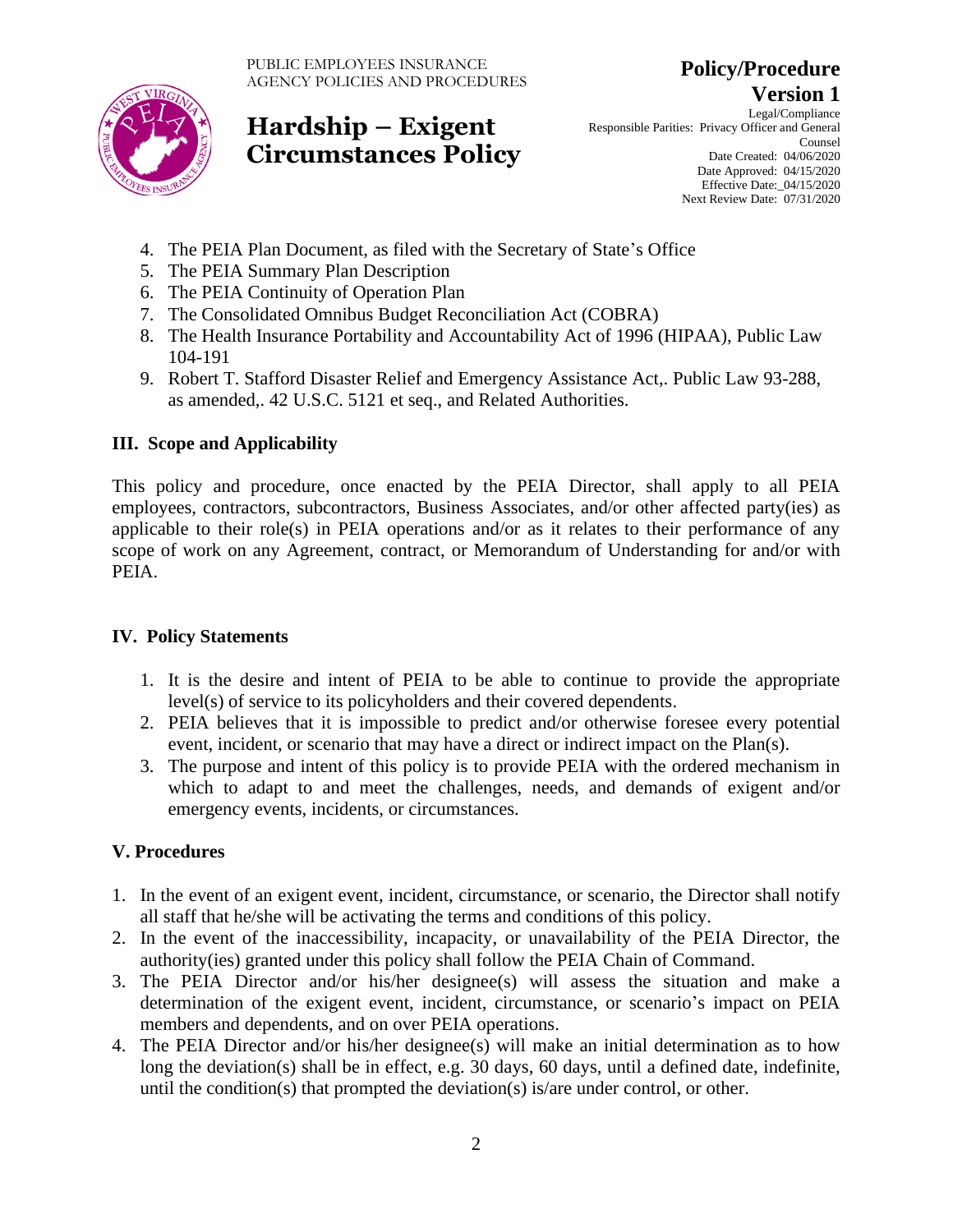

**Version 1** Legal/Compliance Responsible Parities: Privacy Officer and General Counsel Date Created: 04/06/2020 Date Approved: 04/15/2020 Effective Date:\_04/15/2020 Next Review Date: 07/31/2020

**Policy/Procedure**

- 5. If the exigent event, incident, circumstance, or scenario should last longer than 90 days, the Director shall conduct a review of the deviation(s) to determine their efficacy and applicability, and may continue, suspend, alter, amend, or otherwise modify any and/or all deviation(s) as he/she deems appropriate.
- 6. Once enacted, the Director and the senior management team and/or his/her designee(s) shall formulate an addendum to this policy that addresses the specific deviations from PEIA Standard Operating Policy(ies) and/or Procedure(s). That Addendum shall be titled as follows:

### **DATE OF ENACTMENT – NAME OF EXIGENT EVENT POLICY VERSION**

#### **For example: 01APRIL2020 – COVID-19 PANDEMIC ADDENDUM TO Hardship – Exigent Circumstances Policy**

#### **VI. Right to revise**

PEIA reserves the right to revise, edit, amend, alter, or otherwise modify this policy and its procedures as needed.

#### **VII. Enforcement**

- 1. The PEIA Director
- 2. PEIA Senior Management
- 3. PEIA Supervisors

### **Draft Policy Version 1.0**

Interim Policy Approved by the General Counsel on Revised Final Policy adopted on

#### **Policy Review and Update Task Group**

Privacy Officer General Counsel **Director** Deputy Director of Insurance Operations Clinical Staff West Virginia Office of Technology (if applicable)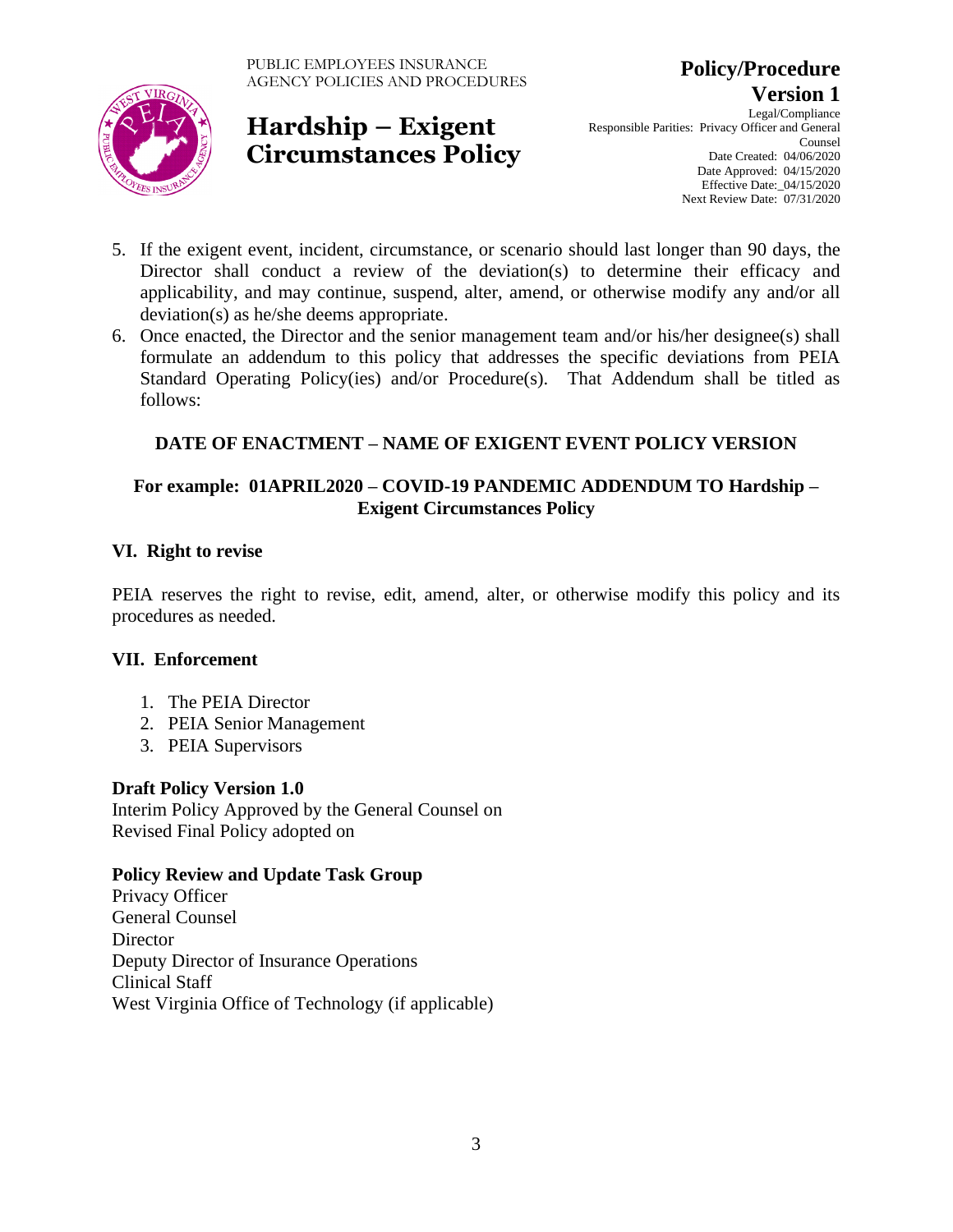

**Version 1** Legal/Compliance Responsible Parities: Privacy Officer and General Counsel Date Created: 04/06/2020 Date Approved: 04/15/2020 Effective Date:\_04/15/2020 Next Review Date: 07/31/2020

**Policy/Procedure**

### **09APRIL2020 – COVID-19 PANDEMIC ADDENDUM TO Hardship – Exigent Circumstances Policy**

Eligibility and Premium Payment Guidance for COVID-19 Response

- 1. PEIA continues to address issues related to eligibility for coverage during the National Coronavirus pandemic. Generally, PEIA needs to address the issues related to layoffs by PEIA participating employers and/or termination(s) caused by COVID-19 precautions interrupting operations.
- 2. If the employer is requiring employees to not report for work without pay due to layoffs, furloughs or any other form of separation from work duties that results in an employee's position to remain open until normal operations resume, PEIA may consider these and address these situations as employer approved leaves of absence(s). The employer and employee must continue to be responsible for monthly health premiums. They pay premiums and we continue coverage. Nothing in this policy waives or otherwise relieves the employer nor the employee of their obligation(s) to pay premium(s) for coverage(s) provided. PEIA may require periodic confirmation that the employer of a furloughed employee continues to hold the employee's position open for eventual return to active employment.
- 3. For terminations where the employer has no plan to bring the employee back and is not holding a position open for the employee, the employee would be entitled to the additional three (3) months of coverage for an involuntary termination provided in the PEIA statute. **THE EFFECTIVE DATE OF THE TERMINATION OF EMPLOYMENT MUST BE SUBMITTED BY THE EMPLOYER.** The employer and employee must continue to pay premiums throughout those three (3) months, then the employee would be entitled to enroll in benefits through COBRA.
- 4. In the event the employer is facing financial hardship due to COVID-19 precautions, employers must contact their premium accounts representative for further direction. PEIA will discern the situation present for potential arrangements to avoid any termination(s) and/or suspension(s) in PEIA coverage(s). PEIA is not currently allowing automatic interruption of coverages due to failure to pay premiums by non-state employers. Under West Virginia Code §5-16-12a (a) PEIA will request a written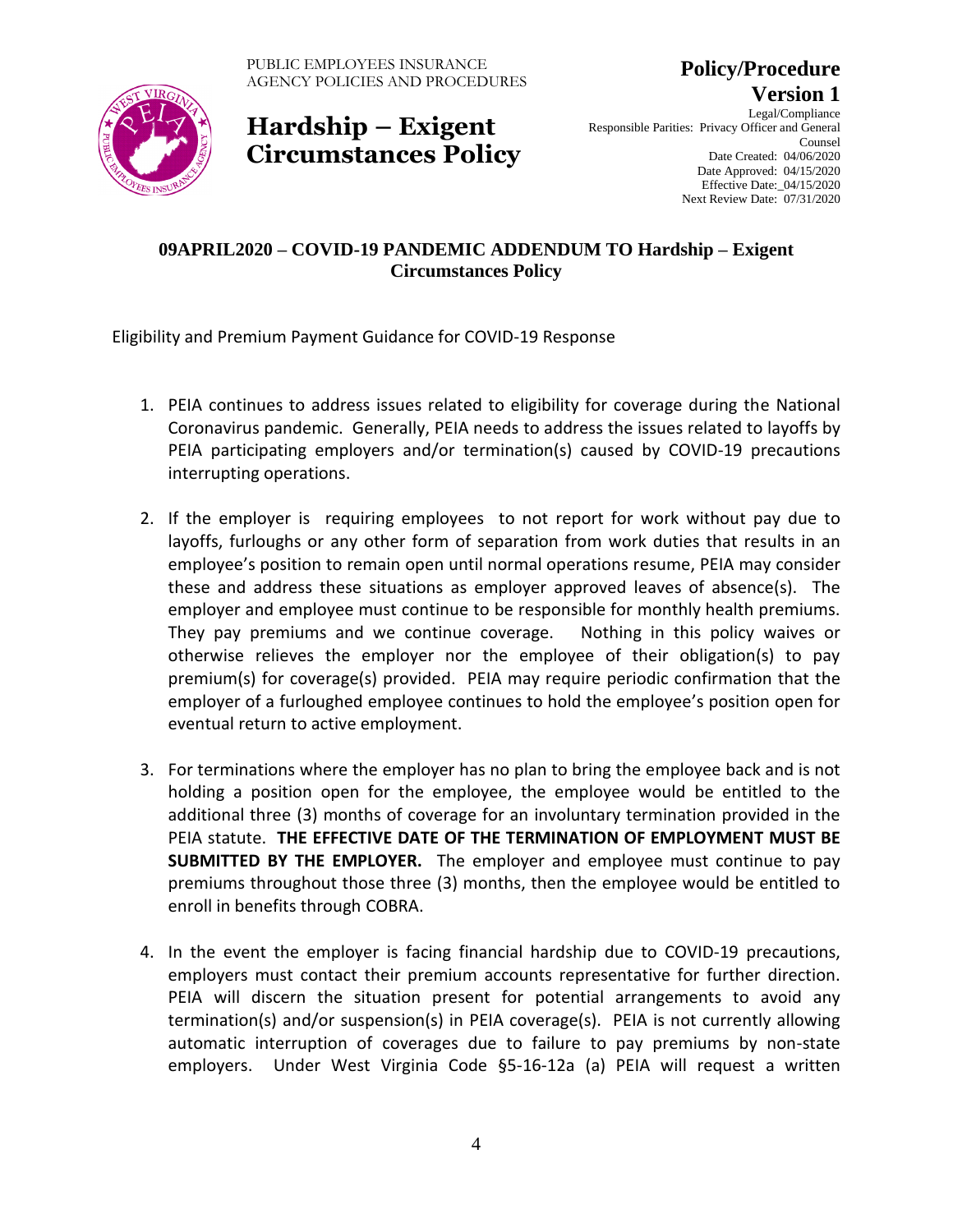

**Version 1** Legal/Compliance Responsible Parities: Privacy Officer and General Counsel Date Created: 04/06/2020 Date Approved: 04/15/2020 Effective Date:\_04/15/2020

**Policy/Procedure**

Next Review Date: 07/31/2020

explanation of the cause of the inability to pay premiums due to COVID-19 from the employer.

- 5. As of the effective date of this Addendum, PEIA policyholder shall have until June 30, 2020 to provide copy(ies) of any documents supporting the addition of dependents and/or changes in coverage(s), e.g. birth certificates, marriage certificates, Change(s) In Insurance Status, or other Open Enrollment type documents. Requests for Changes in plan(s) may still be submitted on-line through the Manage My Benefits portal(s). Benefit Coordinators approving said changes should make a note in the submission: "*DOCUMENTS SUPPORTING THIS REQUESTED CHANGE NOT AVAILABLE AT THIS TIME – WILL BE SUBMITTED BY JUNE 30,2020*"
- 6. The failure by the employer and/or the employee to submit the required documents by the June 30, 2020 deadline may result in the termination and/or suspension of benefits for the affected party(ies).
- 7. **ANY ELEIGIBILITY EVENTS THAT DISQUALIFY AND/OR REMOVE THE ELIGIBILITY OF A POLICYHOLDER OR DEPENDENT SUCH AS DIVORCE, DEATH OF A POLICYHOLDER OR DEPENDENT, ETC. MUST STILL BE REPORTED IMMEDIATELY**. PEIA will pend the eligibility of the ex-spouse, step-child(ren) and/or other now ineligible dependent until the supporting document(s) can be submitted, e.g. divorce decree(s), termination of guardianship(s), etc.
- 8. Covered dependent children and step-children who would, under normal plan policy and procedures, "age-off" [reach the age of 26] the plans health coverage(s) during the effective date(s) of this addendum will be allowed to remain covered under the policyholder's UMR health coverage(s) until June 30, 2020. Covered dependents will still "age-off" the plans life insurances. Further, covered dependent children and stepchildren will continue to "age-off" coverage(s) provided by the Health Plan.
- 9. PEIA may suspend and/or otherwise not pursue the collection of premium(s) from employers, employees, and/or retirees during the effective date(s) of this addendum. This relief action does not waive, void, and/or otherwise remove the obligation(s) of said employers, employees, and/or retirees of their debt for those premiums.

### **Some common (FAQ) questions have arisen:**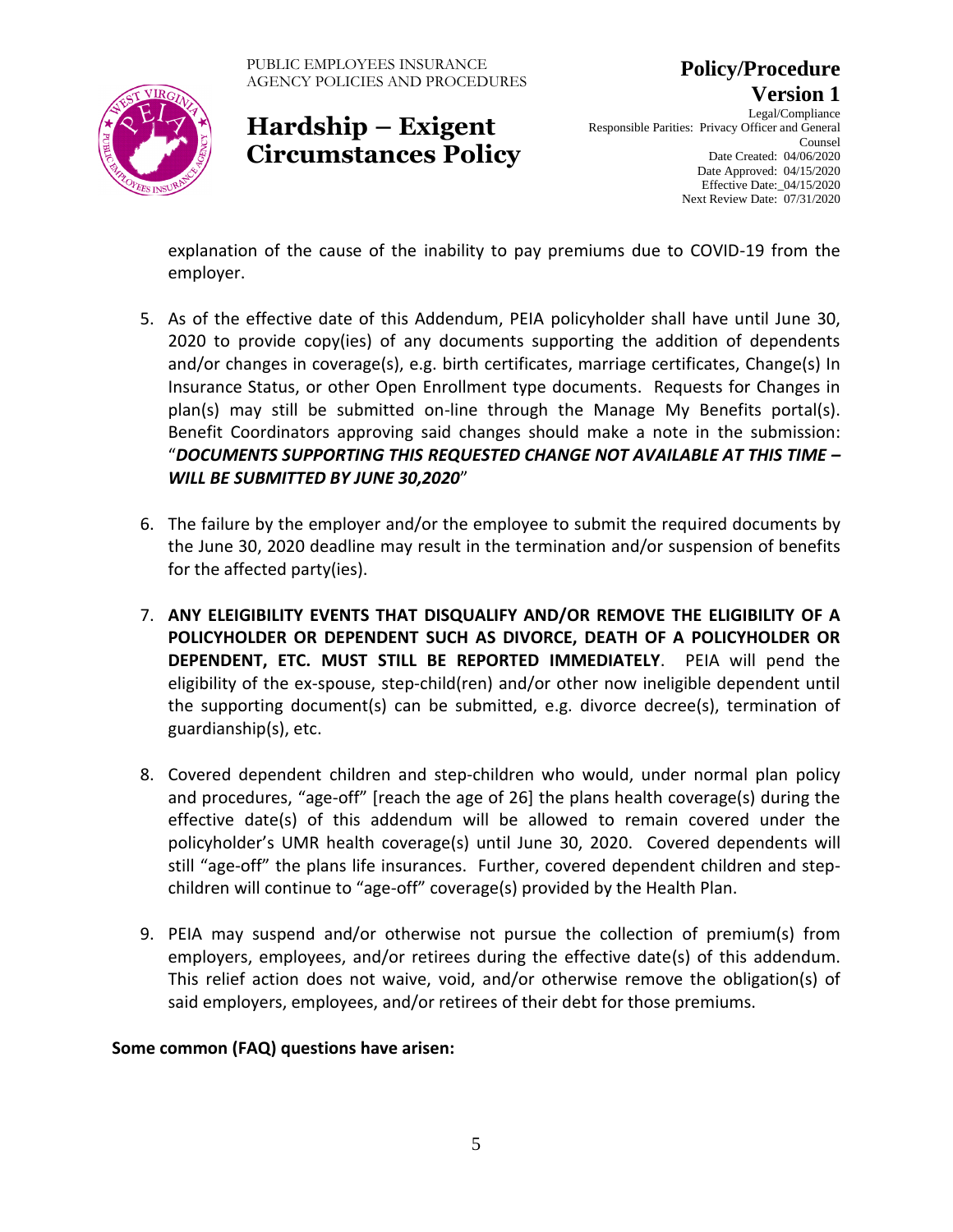

**Policy/Procedure Version 1**

Legal/Compliance Responsible Parities: Privacy Officer and General Counsel Date Created: 04/06/2020 Date Approved: 04/15/2020 Effective Date:\_04/15/2020 Next Review Date: 07/31/2020

**1. What do we do about new employees who aren't actively at work on their first day of eligibility? Example: Employee hired on 3/2/2020 would have coverage effective 4/1/2020 but they were not "actively at work" on this date.** 

**ANSWER:** If the employer and employee are paying premiums, we should let them have coverage. This would be especially important for employees who transferred from one participating employer to another.

- **2. How do we handle changes in status? ANSWER:** We handle changes in status as usual. Members can submit changes in status online or on paper. Forms are available on our website if the member can't use Manage My Benefits. Documentation of dependents would still be required but PEIA is allowing until June 30, 2020 for the submission of these supporting documents.
- **3. Do we need to have a formal "notice" drawn up to be given to members who may be laid off or furloughed?**

**ANSWER:** If the member is terminated, they'll get the standard COBRA notification; otherwise, at this point we are not planning to suspend benefits, so no notice would be required. PEIA would not be aware of the situation unless it was a termination, so there would be nothing to trigger the notice to the employee.

**4. What do we do about a whole employer shutting down?**

**ANSWER:** We are currently not interrupting coverage for failure to pay premium by non-state employers, so we would continue to provide coverage and bill for premiums if the employer contacts PEIA and provides explanation and a payment plan and the deferred payment and repayment plan is approved.

- **5. What will we do about a potential surge in the adding of dependents due to the dependents losing their employment – especially those dependents who work in the service industries, e.g. eligible dependent children/step-children under 26? ANSWER:** If the policyholder has coverage is in force, the policyholder has the right to add and remove dependents based on a qualifying event. The scenario described here would be a qualifying event, so we would enroll the dependent. The loss of employment and/or change in employment should be cited as the Qualifying Event on the submitted Change In Status form(s)
- **6. What happens when all this is over? ANSWER:** PEIA will return to the Standard Operating Policies and Procedures that were in effect before the pandemic.
- **7. Will the employer be responsible for any premium(s) paid during the time frame in which coverage(s) were provided during this pandemic? ANSWER: "Yes"**